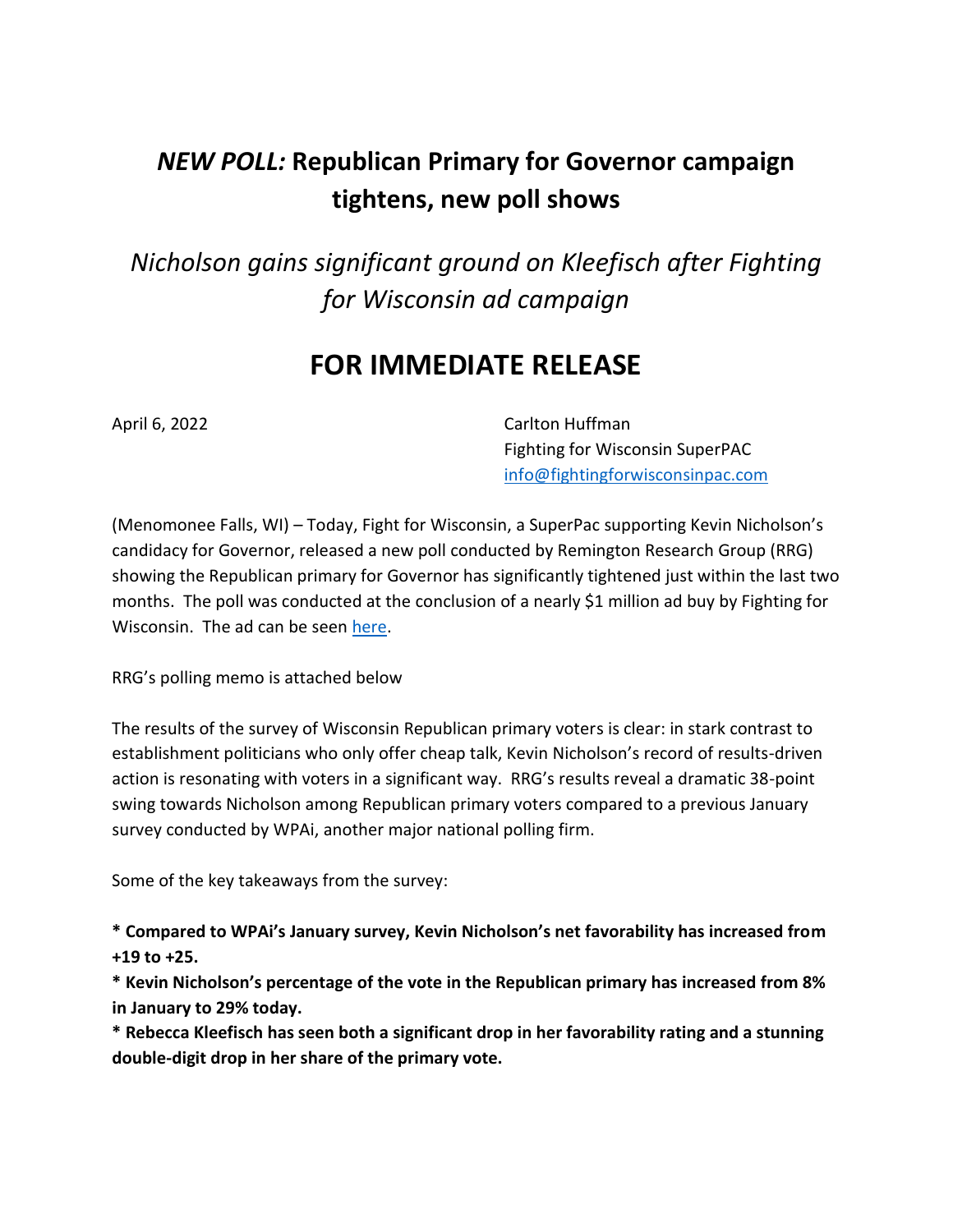Fighting for Wisconsin spokesman Carlton Huffman stated: "The more voters learn about Kevin Nicholson, the more they like him. These results underscore that voters are looking for doers, not talkers. That is why Kevin's numbers in every category are up while the talkers in the race have seen their numbers fall. As Republican voters seek a doer to retire Tony Evers, it is clear that Kevin Nicholson is the candidate of action that will deliver."

###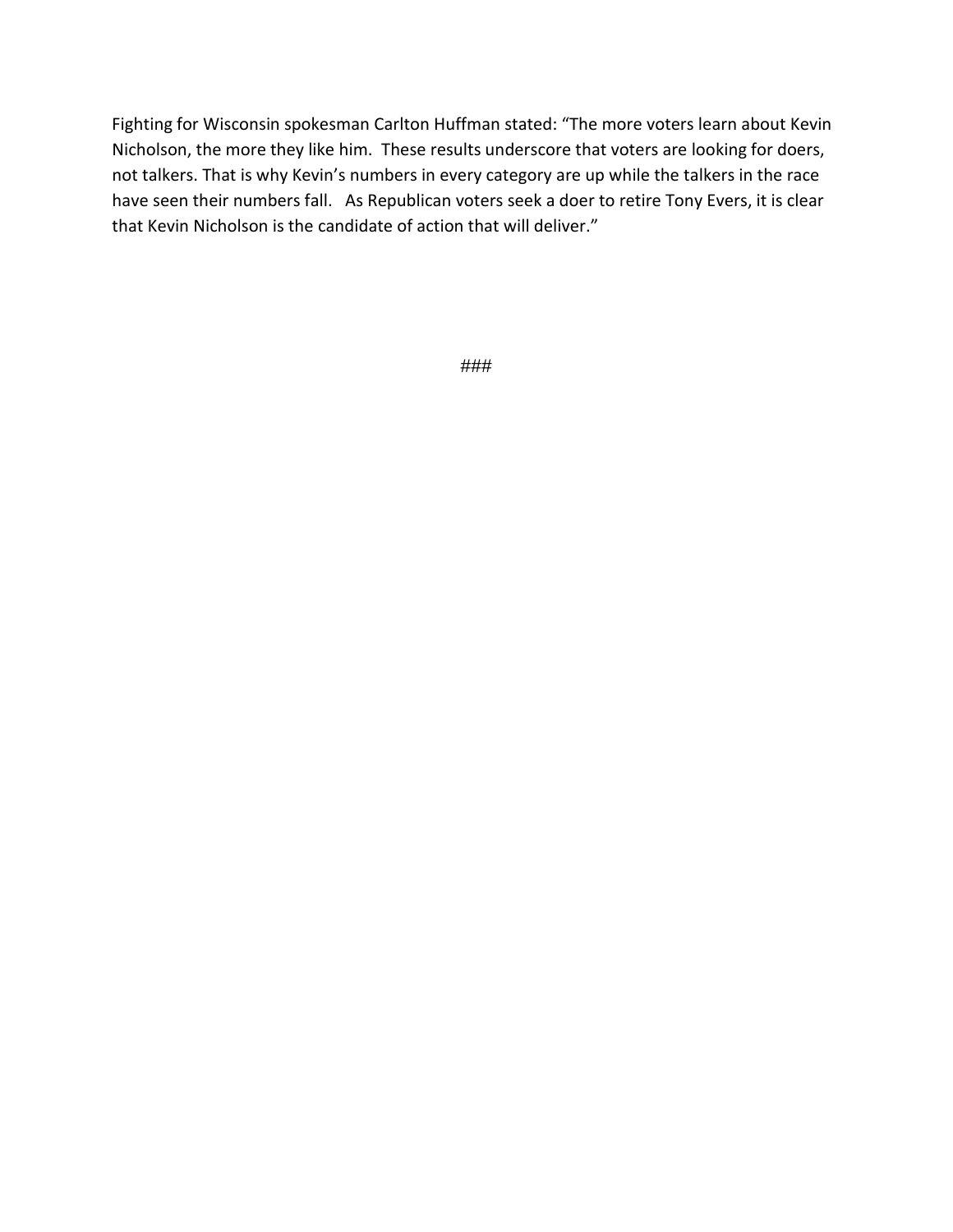

TO: Interested Parties FROM: Titus Bond, President, Remington Research Group RE: WI Statewide Republican Primary Survey DATE: April 4, 2022

### **KEY POLL FINDINGS**

The data in polling conducted by Remington Research Group show that likely 2022 Republican Primary Election voters in Wisconsin are migrating from Rebecca Kleefisch to Kevin Nicholson. Using a similar methodology, RRG is able to directly compare data from a survey conducted by WPAi less than 3 months ago.

#### **IMAGES**

*Q: What is your opinion of Kevin Nicholson?*

*Favorable: 37% Unfavorable: 12% No opinion: 51%*

*Q: What is your opinion of Rebecca Kleefisch?*

*Favorable: 55% Unfavorable: 16% No opinion: 29%*

*Q: What is your opinion of Eric Hovde?*

*Favorable: 11% Unfavorable: 12% No opinion: 77%*

The data may appear to show a commanding image advantage for Rebecca Kleefisch but comparing to past data tells the fuller story. WPAi concluded their survey of Wisconsin primary voters on January 18<sup>th</sup>. At that time, Kleefisch's image advantage was even more significant than it is today. Since mid-January, Kleefisch has hemorrhaged 18 points of NET favorability, while Nicholson has gained 6 points. At the same time, Nicholson nearly doubled his hard Name ID from 25% to 49%. Full accounting of image comparisons is listed below.

www.RemingtonResearchGroup.com